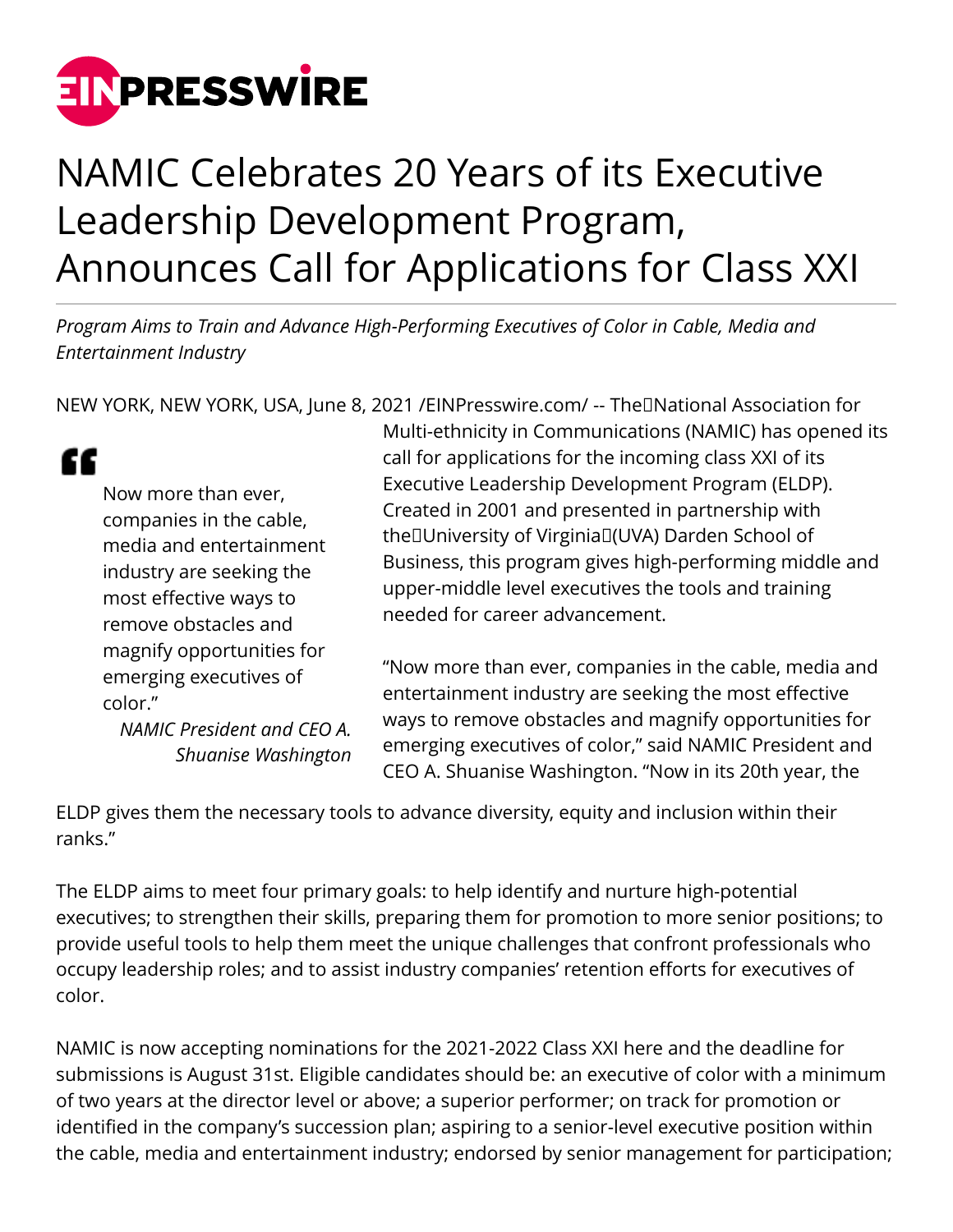and a current NAMIC member.

ELDP is unique in its focus on both men and women and its research-based exploration of the intersection of leadership competencies with culture identity. The program explores a wide range of relevant topics, including strategy, finance, marketing, innovation, and leadership agility.

Traditionally comprised of four modules, ELDP Class XXI is scheduled for the following dates:

• Module 1 (Virtual): Oct. 11, 2021 - Oct. 15, 2021 • Module 2 (Virtual): Dec. 7, 2021 - Dec. 10, 2021 • Module 3 (Rosslyn, Va.): Feb. 15, 2022 - Feb. 18, 2022 • Module 4 (Charlottesville, Va.): May 2, 2022 - May 6, 2022

Charter Communications, Inc. is the Visionary Sponsor for ELDP. Charter is a leading broadband connectivity company and cable operator serving more than 31 million customers in 41 states through its Spectrum brand.

"Charter is proud to continue our Visionary sponsorship of ELDP for the third consecutive year," said Rhonda Crichlow, Senior Vice President and Chief Diversity Officer for Charter. "Many of our leaders have benefitted from this program, having received key learnings to support their professional development. We recognize that investing in the development of employees at all levels is central to our business success, and are pleased that our sponsorship plays a part in enabling other diverse leaders in our industry to reach their full potential."

For more information on ELDP and to complete an application, visit [www.namic.com/dev/eldp.](http://www.namic.com/dev/eldp)

## ###

## About NAMIC

NAMIC (National Association for Multi-ethnicity in Communications) is the premier organization focusing on cultural diversity, equity, and inclusion in the cable, media and entertainment industry. More than 4,000 professionals belong to a network of 18 chapters nationwide. Through initiatives that support leadership development, advocacy and empowerment, NAMIC collaborates with industry partners to expand and nurture a workforce that reflects the cultural richness of the American population. For more information, please visit [www.namic.com](http://www.namic.com) or follow us on Twitter, Facebook and Instagram.

Media Contacts: Lisa Fels Davitt lisa@successioncommunications.com 973-886-1917